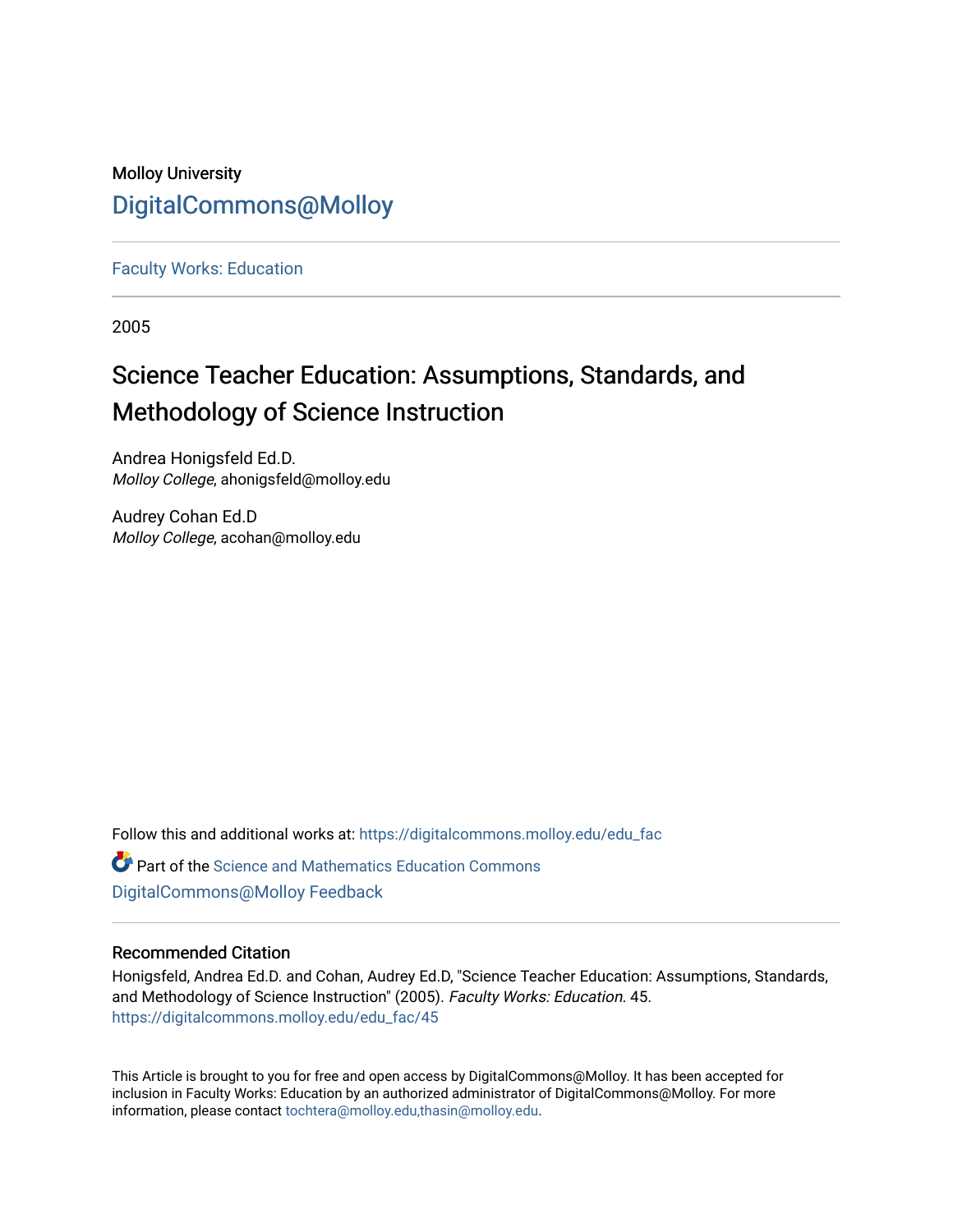You Are Here> ENC Home> ENC Features> ENC Focus> By Year> Lessons for Preservice Teachers; Teaching Science Means Learning Science> Science Teacher Education: Assumptions, Standards, and Methodology of Science Instruction

**Search the Site**

Go!



**More Options** 

 $^\circ$ Don't lose access to ENC's web site! Beginning in August, goENC.com will showcase the best of ENC Online **combined with useful new tools to save you time. Take action today--purchase a school subscription through /goENC.corn,.**

# Science Teacher Education: Assumptions, Standards, and Methodoiogy of Science Instruction

**A review of Malloy College's teacher education program in New York suggests that future science teachers shouid be more childlike as they develop their own teaching styles.**

*by Audrey Cohan and Andrea Honigsfeld, Malloy College, Rockville Centre, New York*

**George Nelson, Director of Project 2061 of the American Association for the Advancement of Science (AAAS), suggests that the majority of our nation is not science literate: "In general knowledge of science and mathematics, U.S. 12th graders were among the lowest-scoring students from the 41 nations that participated in the Third International Mathematics and Science Study (TIMSS)" (Nelson, 1999, p. 14), This alarming statistic reflects the great demand for science teachers across the nation, especially in urban areas such as New York City. In New York**



**state, eiementary teachers seeking certification are commonly required to take only six credits in science. At the same time, the increasing need to improve the quality and equity of science education is reflected in key documents such as the** *Benchmarks for Science Literacy* **(AAAS, 1993), the** *National Science Education Standards* **(NSES) (National Research Council, 1996), and the** *New York State Learning Standards for Mathematics, Science, and Technology* **(New York**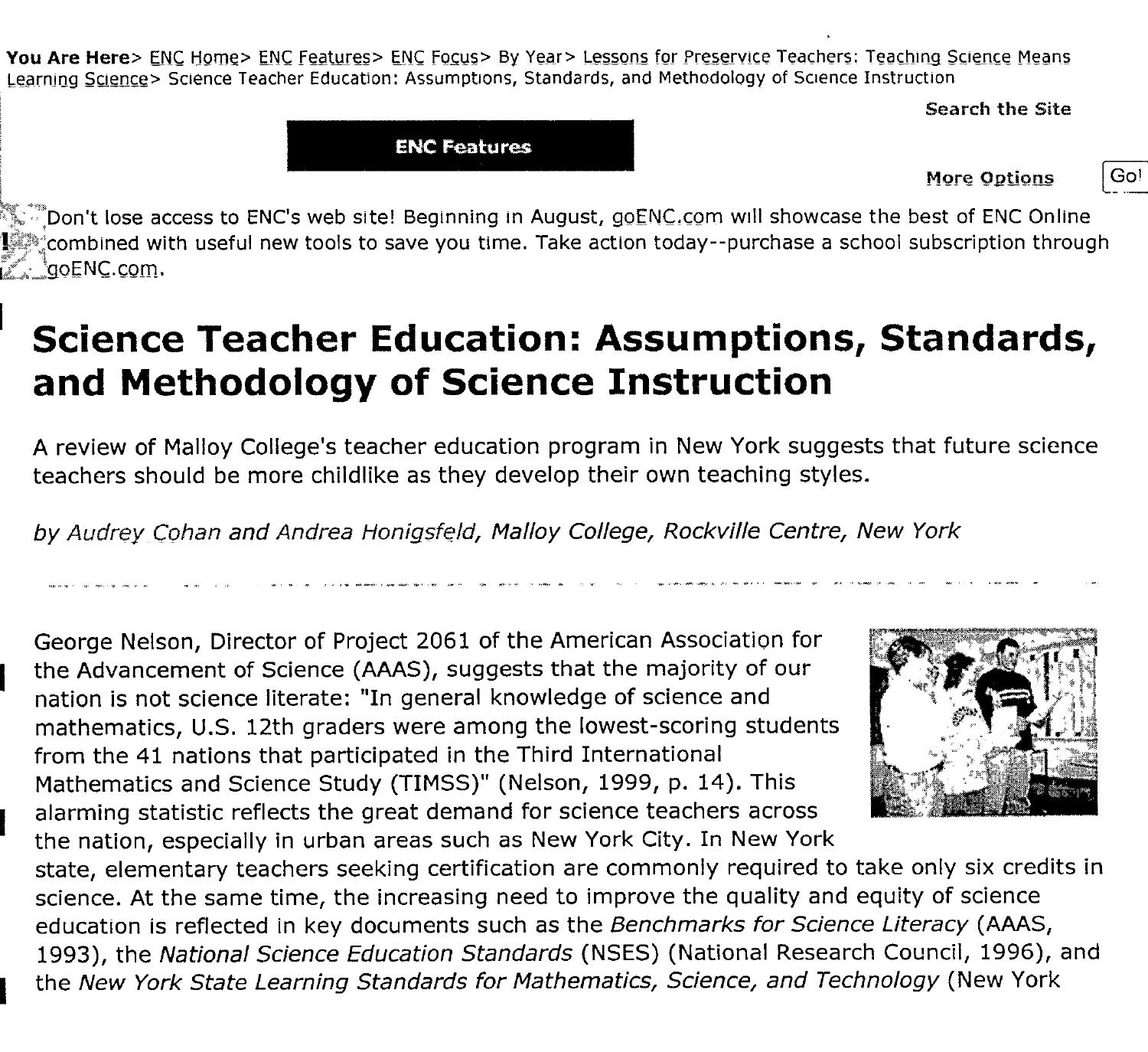**state Education Department, 1996), as presented in Figure 1.**

### Figure 1.

**New York State Learning Standards for Mathematics, Science, and Technoiogy**

**Standard 1: Anaiysis, Inquiry, and Design**

**Students wiii use mathematical analysis, scientific inquiry, and engineering design, as appropriate, to pose questions, seek answers, and develop solutions.**

**Standard 2: Information Systems**

**Students will access, generate, process, and transfer information using appropriate technologies.**

**Standard 3: Mathematics**

**Students will understand mathematics and become mathematically confident by communicating and reasoning mathematically, by applying mathematics in realworld settings, and by solving problems through the integrated study of number systems, geometry, algebra, data analysis, probability, and trigonometry.**

#### **Standard 4: Science**

**Students will understand and apply scientific concepts, principles, and theories pertaining to the physical setting and living environment and recognize the historical development of ideas in science.**

**Standard 5: Technology**

**Students will apply technological knowledge and skills to design, construct, use, and evaluate products and systems to satisfy human and environmental needs.**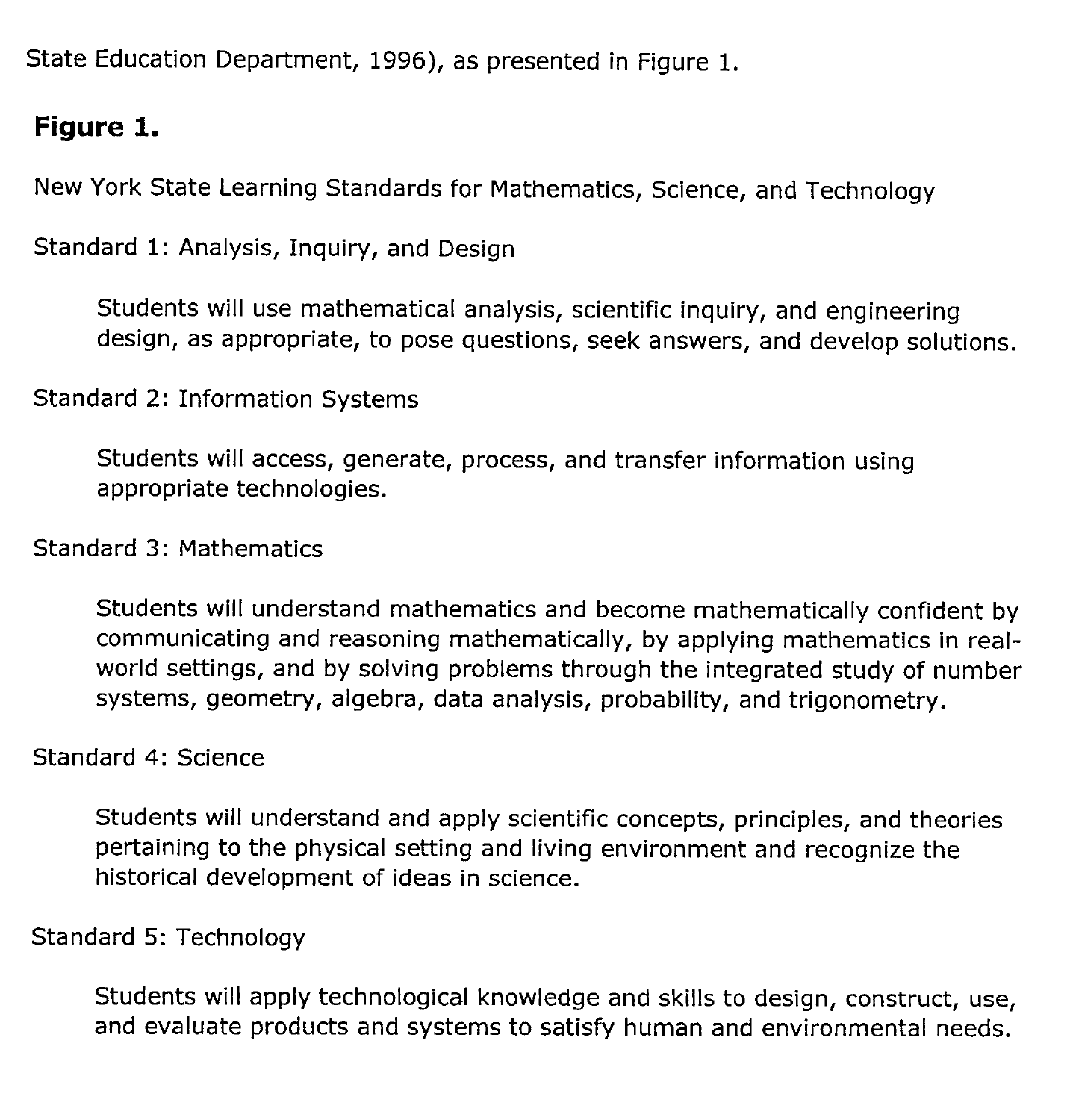**Students will understand the relationships and common themes that connect mathematics, science, and technology and apply the themes to these and other areas of learning.**

**Standard 7: Interdisciplinary Problem Solving**

**Students will apply the knowledge and thinking skills of mathematics, science, and technology to address real-life problems and make informed decisions.**

**This need to improve science education led us to closely examine our own teacher education program at Molloy College. The skills we hope to equip our teacher candidates with are largely informed by the following five assumptions upon which the NSES (1996) are based:**

- **1. The vision of science education described by the** *Standards* **requires changes throughout the entire system.**
- **2. What students learn is greatly influenced by how they are taught.**
- **3. The actions of teachers are deeply influenced by their perceptions of science as an enterprise and as a subject to be taught and learned.**
- **4. Student understanding is actively constructed through individual and social processes.**
- **5. Actions of teachers are deeply influenced by their understanding of and relationships with students.**

**These NSES assumptions became the cornerstones for our review of the implementation of science standards, challenges for teacher candidates, and candidate learning activities, as shown in Figure 2.**

### Figure 2.

| <b>IUNDERLYING</b> | <b>The vision of</b> | <b>IlWhat</b> | <b>The actions IStudent</b> | Actions of |
|--------------------|----------------------|---------------|-----------------------------|------------|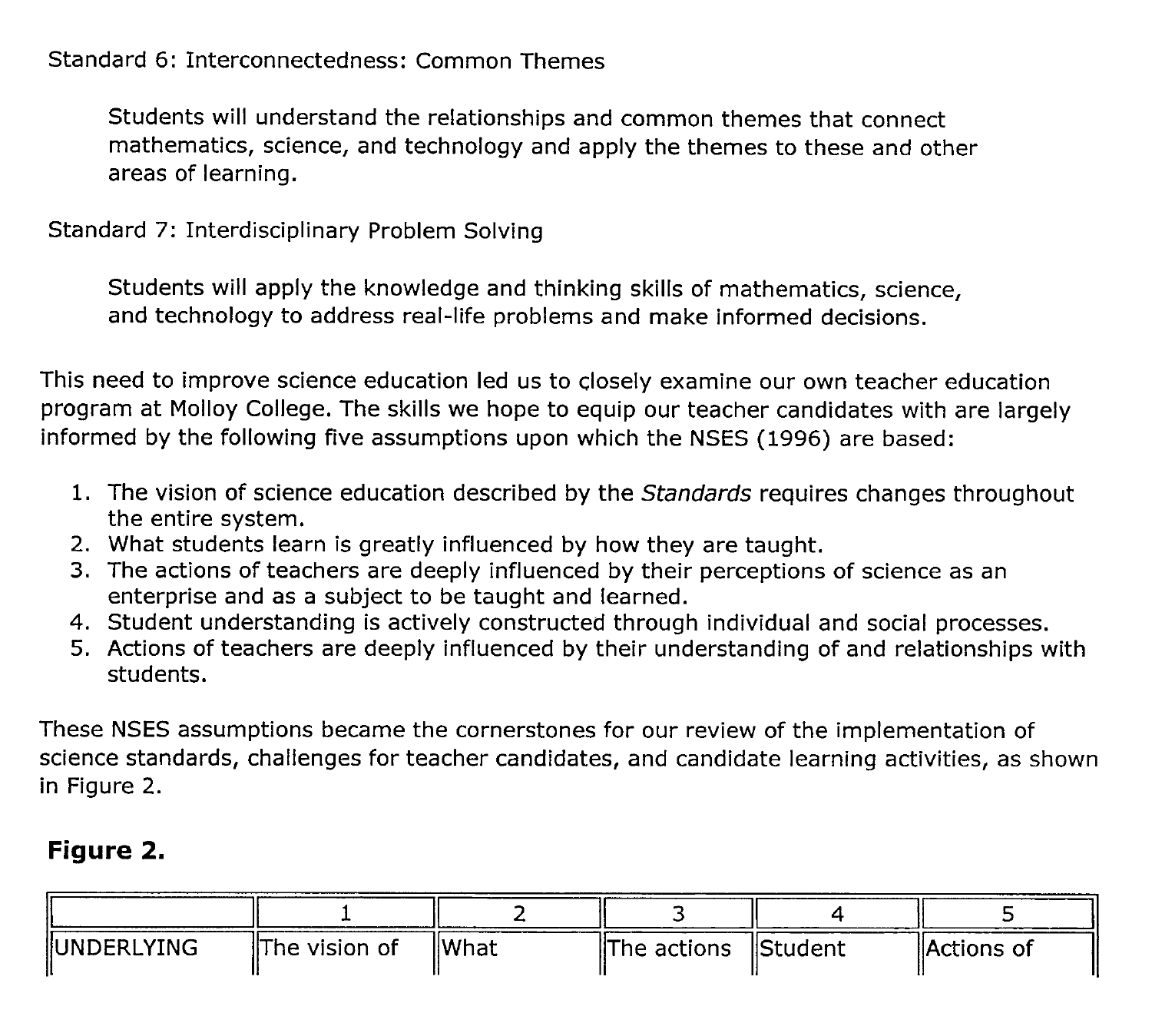| <b>ASSUMPTIONS</b><br><b>OF NSES</b>                        | llscience<br>leducation<br>described by<br>the Standards<br> requires<br>changes<br>throughout the<br>entire system.                                                                                                         | students learn of teachers<br>is greatly<br>influenced by linfluenced<br>how they are<br>taught.                                                | are deeply<br>by their<br>perceptions<br>of science as social<br>lan<br>enterprise<br>and as a<br>subject to be<br>taught and<br>llearned.                                                       | understanding teachers are<br>is actively<br>constructed<br>through<br>lindividual and understanding<br>processes.                                                                                                                                                                                                                                                             | deeply<br>influenced by<br>ltheir<br>lof and<br>relationships<br>with students.                                                          |
|-------------------------------------------------------------|------------------------------------------------------------------------------------------------------------------------------------------------------------------------------------------------------------------------------|-------------------------------------------------------------------------------------------------------------------------------------------------|--------------------------------------------------------------------------------------------------------------------------------------------------------------------------------------------------|--------------------------------------------------------------------------------------------------------------------------------------------------------------------------------------------------------------------------------------------------------------------------------------------------------------------------------------------------------------------------------|------------------------------------------------------------------------------------------------------------------------------------------|
| <b>CHALLENGE FOR</b><br><b>TEACHER</b><br><b>CANDIDATES</b> | Providing<br>extensive<br>opportunities<br>for teacher<br>candidates to<br>attain the<br>knowledge and<br>skills to be<br>teachers of<br>excellence as<br>well as develop<br>their own<br>vision for<br>science<br>literacy. | Recognizing<br>the way in<br>which teacher<br>candidates<br>approach the<br>teaching of<br>science often<br>requires a<br>conceptual<br>change. | Teacher<br>candidates<br>must have<br>opportunities  teacher<br>to explore<br>their own<br>beliefs about llearners can<br>science and<br>lthe<br>connections<br>to teaching<br>land<br>learning. | Offering<br>opportunities<br>llin which<br>candidates<br>and student<br>satisfy their<br>own questions  experiences <br>lland achieve<br>understanding science affect<br>of the natural <i>Science</i><br>world, as well literacy.<br>$\overline{\mathsf{as}}$ in a<br>community of<br>llearners.<br> Then<br>connecting<br>lthis<br>understanding<br>to real-life<br>science. | Achieving an<br>understanding,<br>on the part of<br>lteacher<br>candidates,<br>that student<br>llearner<br>backgrounds,<br>land views of |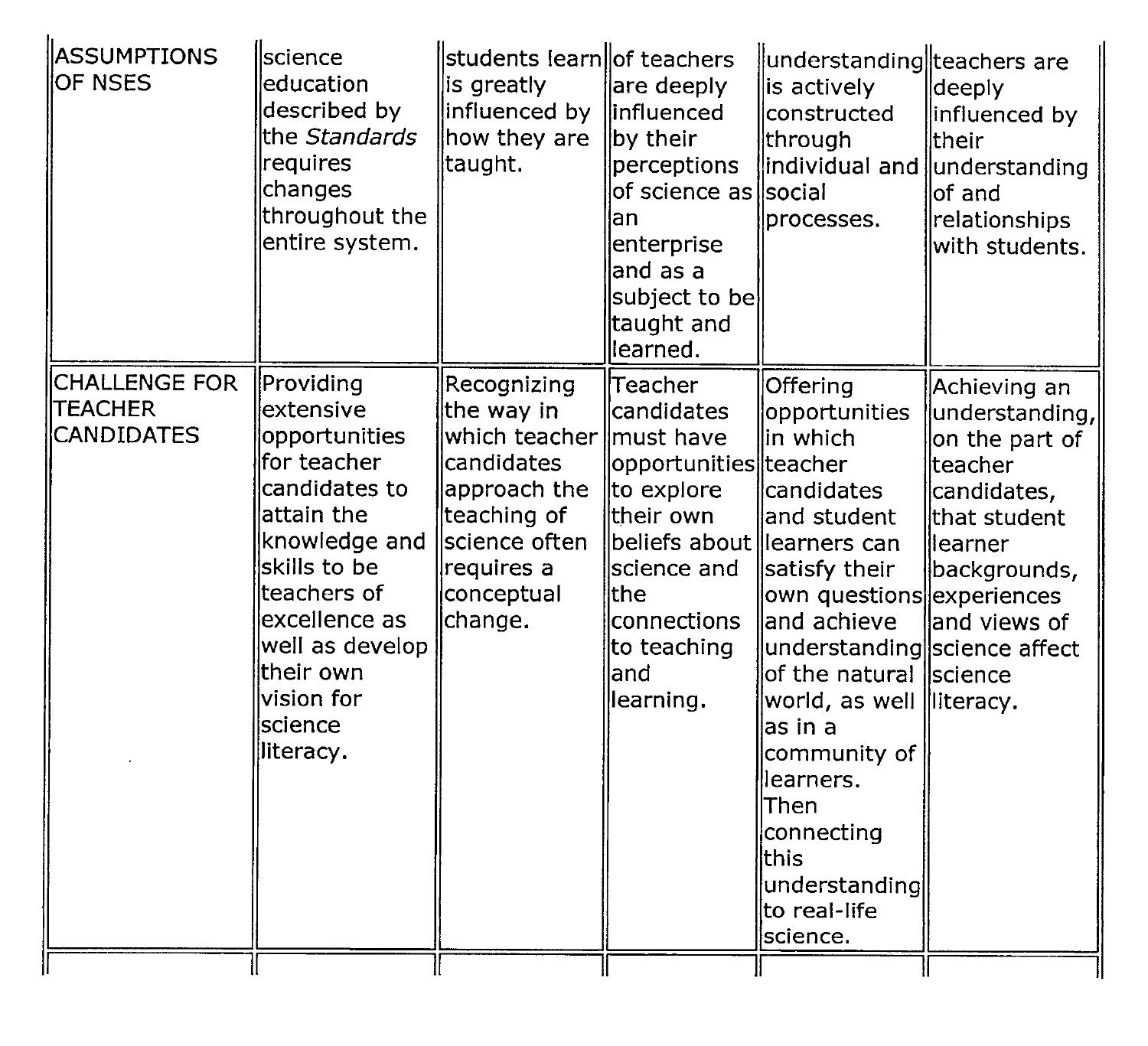| IMPLEMENTATION  1. Mastery<br><b>OF THE</b><br><b>ASSUMPTIONS</b> | experiences are candidates<br>provided that<br>promote<br>academic<br>learning in<br>science subject<br>matter.<br>2. Holistic,<br>interdisciplinary  2. A plethora<br>practical and<br>theoretical<br>frameworks are lis provided<br>presented.<br>3. Visions and<br>philosophies for candidates to<br>science literacy   experience<br>lare shared. | $\parallel$ 1. Teacher<br>analyze their<br>own science<br>experiences<br>through an<br>autobiography<br>approach<br>(Koch, 1990).<br>lof hands-on<br>opportunities<br>which guide<br>lthe teacher<br>varied science<br>pedagogical<br>approaches. | llTeacher<br>candidates<br>conduct and   discussion <br>participate in    must be<br>peer<br>lessons,<br>examining<br>best<br>$\parallel$ practices for $\parallel$ real life<br>teaching and situation.<br>learning.<br>Conduct -+<br>teaching<br>participate $\rightarrow$<br>learning | Each lesson,<br>activity, and<br>related to an<br>lillustration of<br>that scientific<br>principle in a                                                                      | llTeacher<br>candidates<br>llearn about<br>developmental<br>levels, as well<br>as issues of<br>diversity.                                                                                            |
|-------------------------------------------------------------------|-------------------------------------------------------------------------------------------------------------------------------------------------------------------------------------------------------------------------------------------------------------------------------------------------------------------------------------------------------|---------------------------------------------------------------------------------------------------------------------------------------------------------------------------------------------------------------------------------------------------|------------------------------------------------------------------------------------------------------------------------------------------------------------------------------------------------------------------------------------------------------------------------------------------|------------------------------------------------------------------------------------------------------------------------------------------------------------------------------|------------------------------------------------------------------------------------------------------------------------------------------------------------------------------------------------------|
| <b>CANDIDATE</b><br><b>ACTIVITIES</b>                             | 1. Research<br>activities, use<br>of technology<br>land<br>interdisciplinary  lessons.<br>plans are<br>modeled.<br>2.<br>Conversations,<br>philosophies,<br>and visions for<br>science literacy<br>are shared.                                                                                                                                        | 1. Science<br>sharing<br>sessions.<br>2. Peer<br>3. Hands-on<br>inquiry.<br>4. Field<br>experiences<br>and ideas<br>from partner<br>schools are<br>shared.                                                                                        | 1. Peer<br>lessons.<br>2. Critique of sharing of<br>the lesson.<br>3. Video<br>tape of peer<br>lesson and<br>lwritten<br>reflection.                                                                                                                                                     | 1. The<br>critique and<br> iournal<br>larticles<br>related to<br>science and<br>children,<br>which focus<br>on key issues<br>such as<br>gender,<br>disability,<br>culture or | 1.<br>Development<br>of projects<br>that foster<br>lsustained<br>llscience<br>relationships<br>llbetween<br>lteachers and<br>students, for<br>instance,<br>journals and<br>conferences.<br>2. Lesson |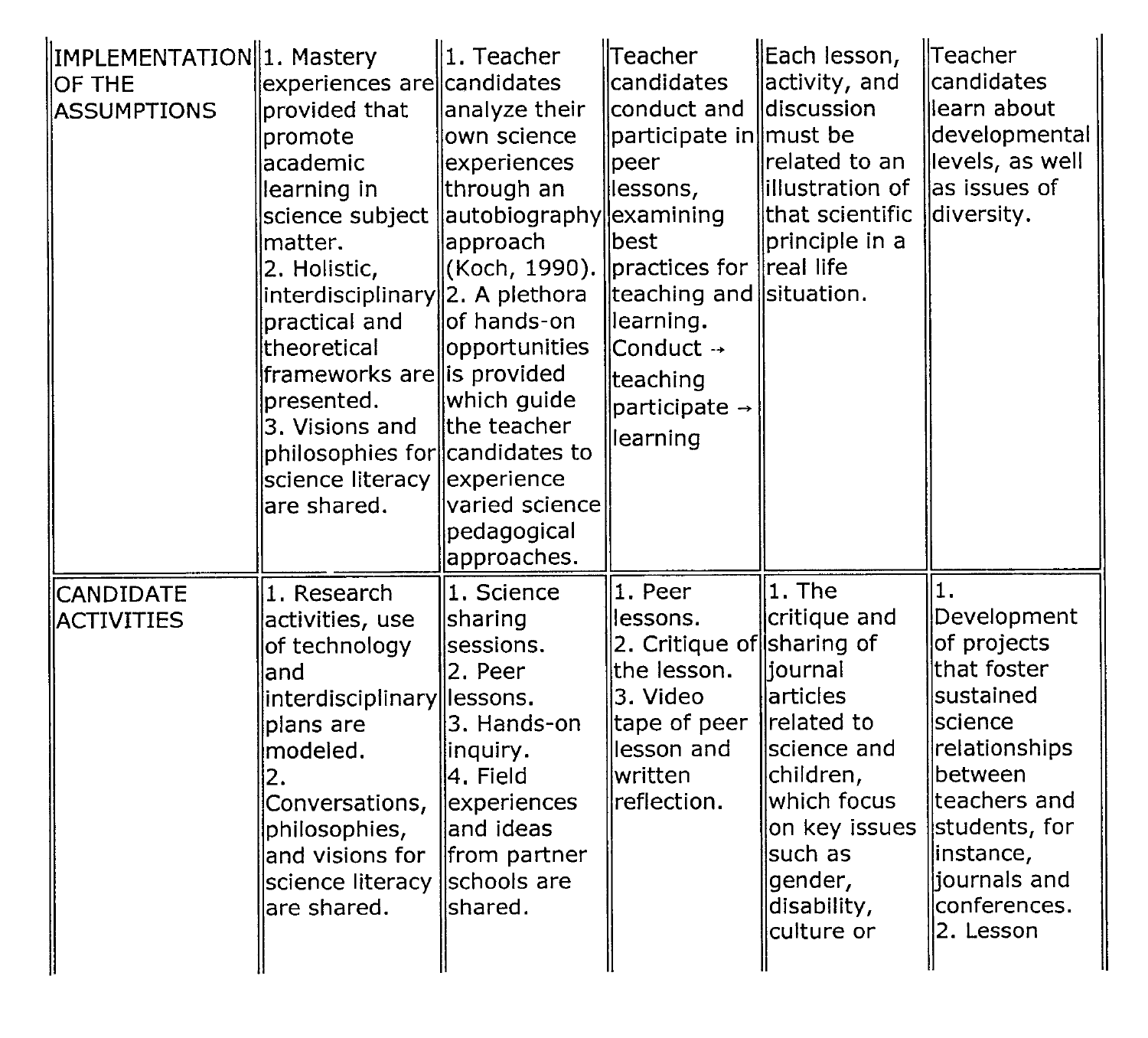|  |  | academic<br>ability.<br>2. Use of the differentiated<br>cooperative<br>llearning<br>model to<br>construct<br>science<br>lliteracy.<br>∥3. Concept<br>$\sf{ }$ science<br>principles!<br>ll(Discovery<br>model) in all   household <br>science plans. materials with | plans that<br>linclude<br>linstruction,<br>llegitimate<br>adaptations,<br>lland<br>llassessments.<br>$ 3.$ A range of<br>llessons is<br>Application of developed that<br>are no<br>cost/low cost,<br>luse ordinary |
|--|--|---------------------------------------------------------------------------------------------------------------------------------------------------------------------------------------------------------------------------------------------------------------------|--------------------------------------------------------------------------------------------------------------------------------------------------------------------------------------------------------------------|
|  |  |                                                                                                                                                                                                                                                                     | prepackaged<br>science labs.                                                                                                                                                                                       |

**During our exploration of the techniques and tools used to incorporate the NSES assumptions into our teacher education program, themes among the teacher candidate activities emerged. We discovered the most effective techniques employed a practical, hands-on approach to curriculum selection, evaluation, development, and lesson planning. Furthermore, in several activities, preservice teachers engaged in peer review or group interaction and frequently modeled student learning. For instance, in one activity, teacher candidates present personal science autobiographies through both an oral and written history. J. Koch (1996), the creator of this activity, explains the significance of such an exercise: "For methods courses, to meet the needs of elementary teachers, they must explore the experiences and attitudes that students bring to these courses. The science autobiography is a personal writing activity that encourages students to consider their own interactions with the study of science" (p. 42). Students are able to share their favorite science topics, describe their school years in relation to science success, and highlight areas in which they would like to expand their science knowledge. The future teachers made the following comments after completing the activity:**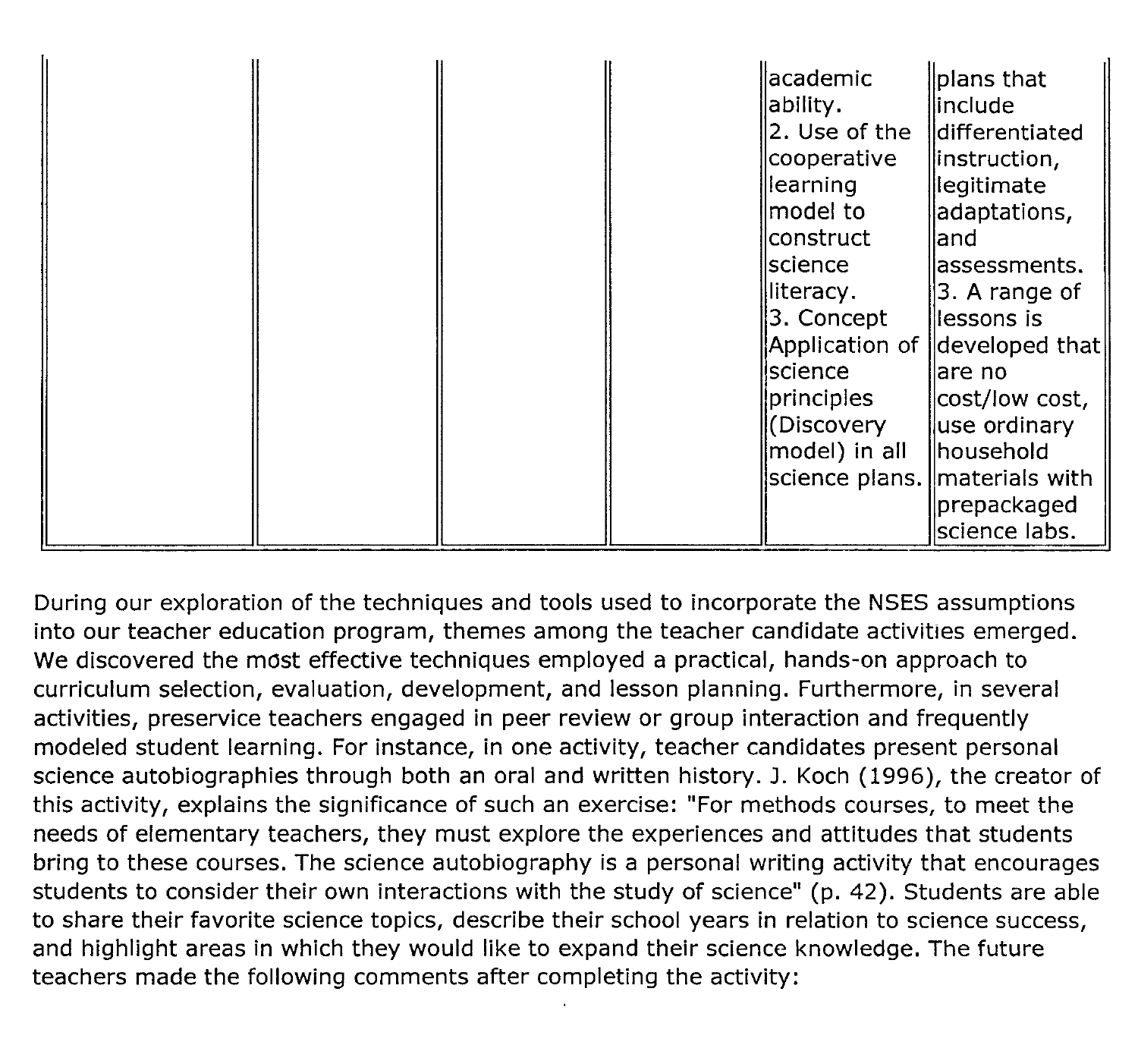**"I look back and think about some special grade school teachers, but most were straight textbook teachers."**

**"Science has always been something that has been able to capture my attention."**

**"I had some problems with science due to its connection to math, but I did have a dream to be a meteorologist when I was a child."**

**"Mrs. B wrapped a tape measure around the trunk of the tree, and that visual of the tape measure around the tree is what I think about today when asked a question about circumference,"**

**"Since my teacher was never excited about science, that feeling was received by the children."**

**The science autobiography is used as a tool for reflection and helps teacher candidates realize that in order to meet the new standards, change may be necessary. Understanding their own perceptions, or perhaps their own science biases, is the key to fostering change in their approaches to teaching science in the future.**

**Another group activity, and a favorite among the preservice teachers, is the science-sharing session. Students pretend they are sharing a key scientific principle with other faculty members at a grade conference. The scientific principle is demonstrated and then elicited from their peers. The idea of exchanging scientific ideas, building on the science ideas of others, and stating the correct scientific concept is both fun and rewarding. It also mirrors the sharing and discussion of children during an inquiry process. Teacher candidates are given the opportunity to share their scientific principle, underscoring the NSES assumption "that what students learn is greatly influenced by how they are taught" (NRC, 1996, p. 28).**

**The traditional peer lesson is used as a teaching tool in this teacher preparation program as well. The teacher candidates implement their lessons in front of their peers, videotape them, and follow up with a written reflection of their teaching style and effectiveness in meeting their objectives. Through these peer lessons, connections between content areas and the hands-on use of teaching and learning materials are created.**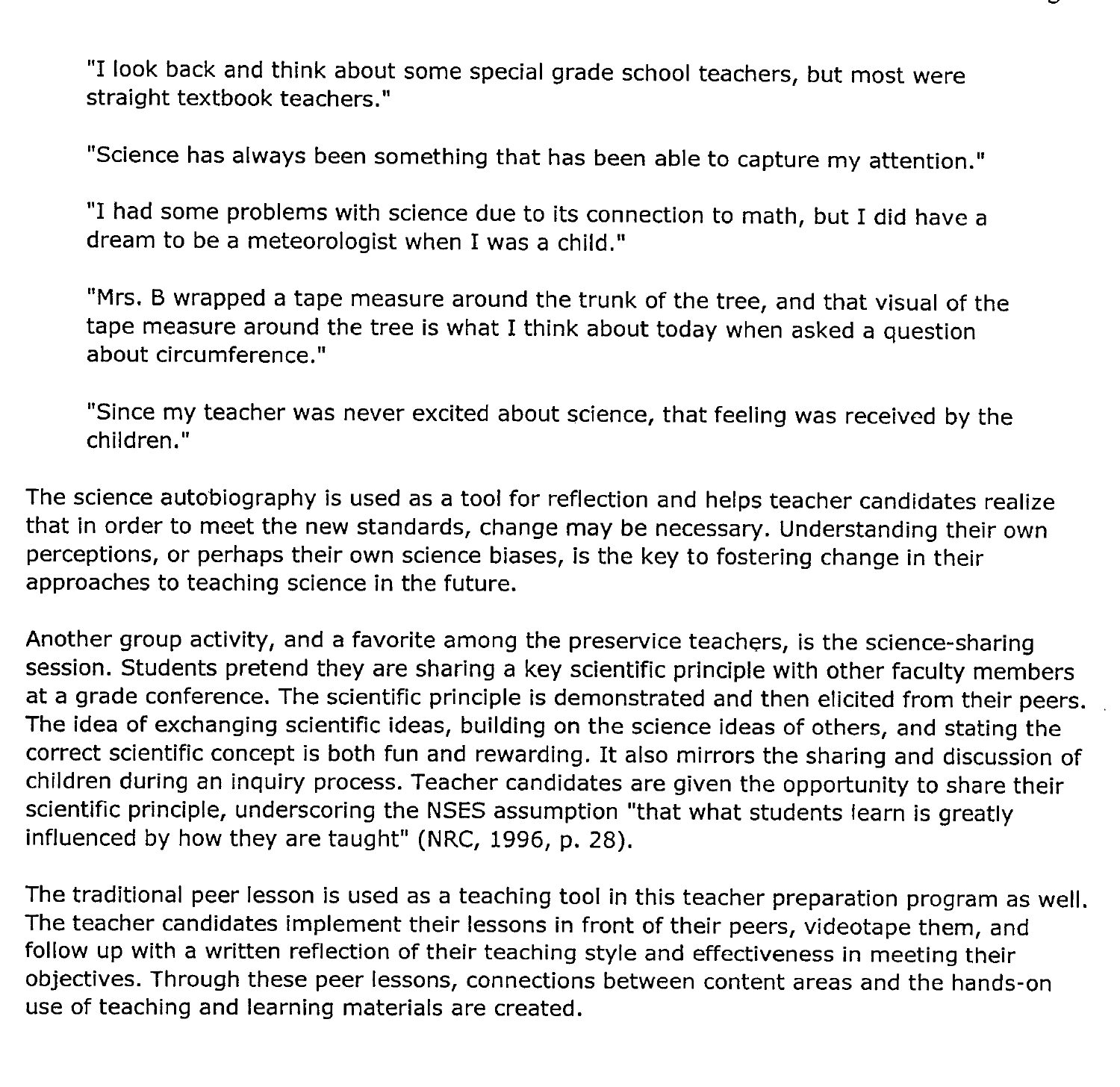**In addition to the peer workshop sessions, preservice teachers participate in conceptdevelopment activities, which also allow candidates to walk in the shoes of their future students. The teacher candidates are asked to articulate their perceptions of science, including how they understand time and what a "scientist" is to them. These activities encourage our teacher candidates to examine their own scientific knowledge, beliefs, and attitudes, as well as help them deconstruct these preconceptions, develop alternative conceptions, and understand how these beliefs impact their content knowledge, teaching skills, and dispositions. Moreover, by answering such questions about themselves, teachers realize their students will also be entering the classroom with their own set of preconceived ideas about science. In turn, we hope this realization will serve as a reminder for preservice teachers to approach students as individuals and to avoid making assumptions about what their students know about science.**

## **Lessons Learned in the Process**

**After this review of our teacher education program, we aligned the** *National Science Education Standards* **and the** *New York State Learning Standards for Mathematics, Science, and Technology* **with education course objectives, teacher candidate learning activities, and assessment procedures. We also spoke with the teacher candidates at length, noting their past and current experiences in science education. Two major weaknesses in the program became evident in the benchmark graph, as Standards <sup>1</sup> and 2 were less articulated in the course outline.**

**First, although the teaching of science became an active process and candidates worked hard to create inquiry-based activities, they failed to pose new questions or seek new answers. We recognized that both student learners and future teachers are indeed influenced by how they are taught. Even when the teacher candidates used the Discovery Model to effectively teach science, they had the "answers" in mind and had difficulty seeking new knowledge.**

**In an effort to enhance candidates' understanding of investigation and the framework for scientific inquiry, we organized future teachers into small groups in which they would be active learners generating new questions. Furthermore, we incorporated a written reflective component into the assessment process. By using this hands-on approach, we hope to refine future teachers' personal understanding of scientific literacy.**

**Secondly, a triangulation among the underlying assumptions, the methodology and pedagogy of**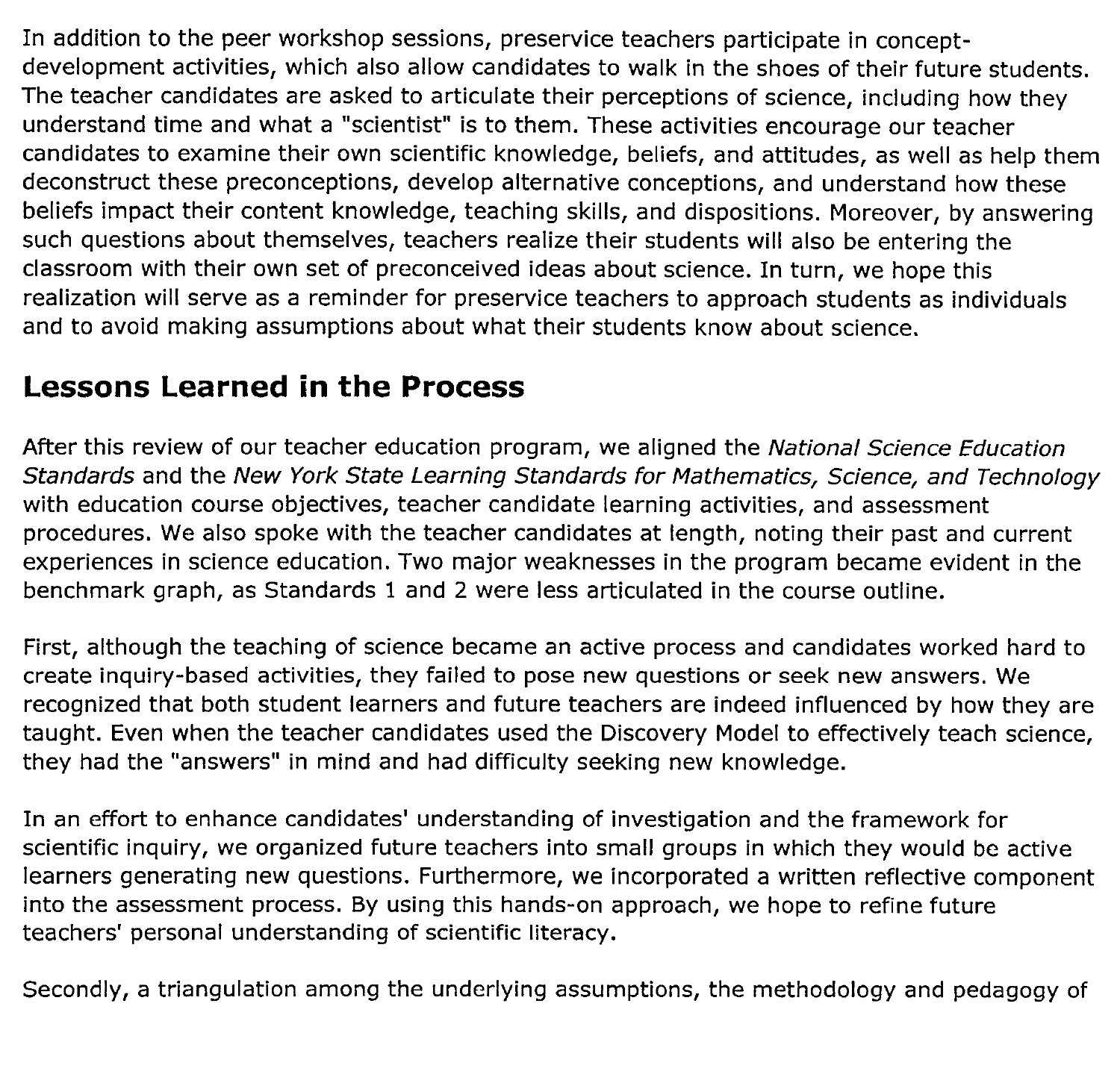**science instruction, and the applied practice was not always apparent. We found that the vision of effective science education was not reflected in all preservice candidates' teaching experiences. Candidates reported that unless they were placed in a grade where a state science assessment was used, science was often seen as a curriculum "extra." The teaching of an inquiry-based model often did not match the philosophy of the programs in which the candidates did their field work.**

**Noting the challenges that face teacher candidates as they seek new knowledge for themselves and their students, and providing experiences that allow them to practice their new understandings of science education, helped us to focus on program shortcomings and make changes for the future. In planning for subsequent semesters, the sharing of visions and philosophies will take a greater role as we strive for scientific literacy.**

*Audrey Cohan, Ed.D, is professor of education and chairperson of the education department at Moiloy College in Rockville Centre, NY. Her expertise is special education, and she teaches undergraduate teacher candidates. She has presented at numerous conferences on the topic of teacher education. Email: acohan@molloy\_\_.edu.*

*Andrea Honigsfeld, Ed.D., is associate professor of education at Moiloy College in Rockville Centre, NY. She teaches graduate education courses related to cultural and linguistic diversity, methodology, and action research. She recently received a Fulbright Award to lecture in Iceland in the fall of 2002. Email: ahoniasfeld@mollov. edu.*

**Return to too**

**References**

American Association for the Advancement of Science. (1993). *Benchmarks for Science Literacy.* New York: Oxford University Press.

Koch, J. (1990). The science autobiography. *Science and Chiidren,* 27(3), 42-42.

The New York State Education Department. (1996). *New York State Learning Standards for Mathematics, Science, and*